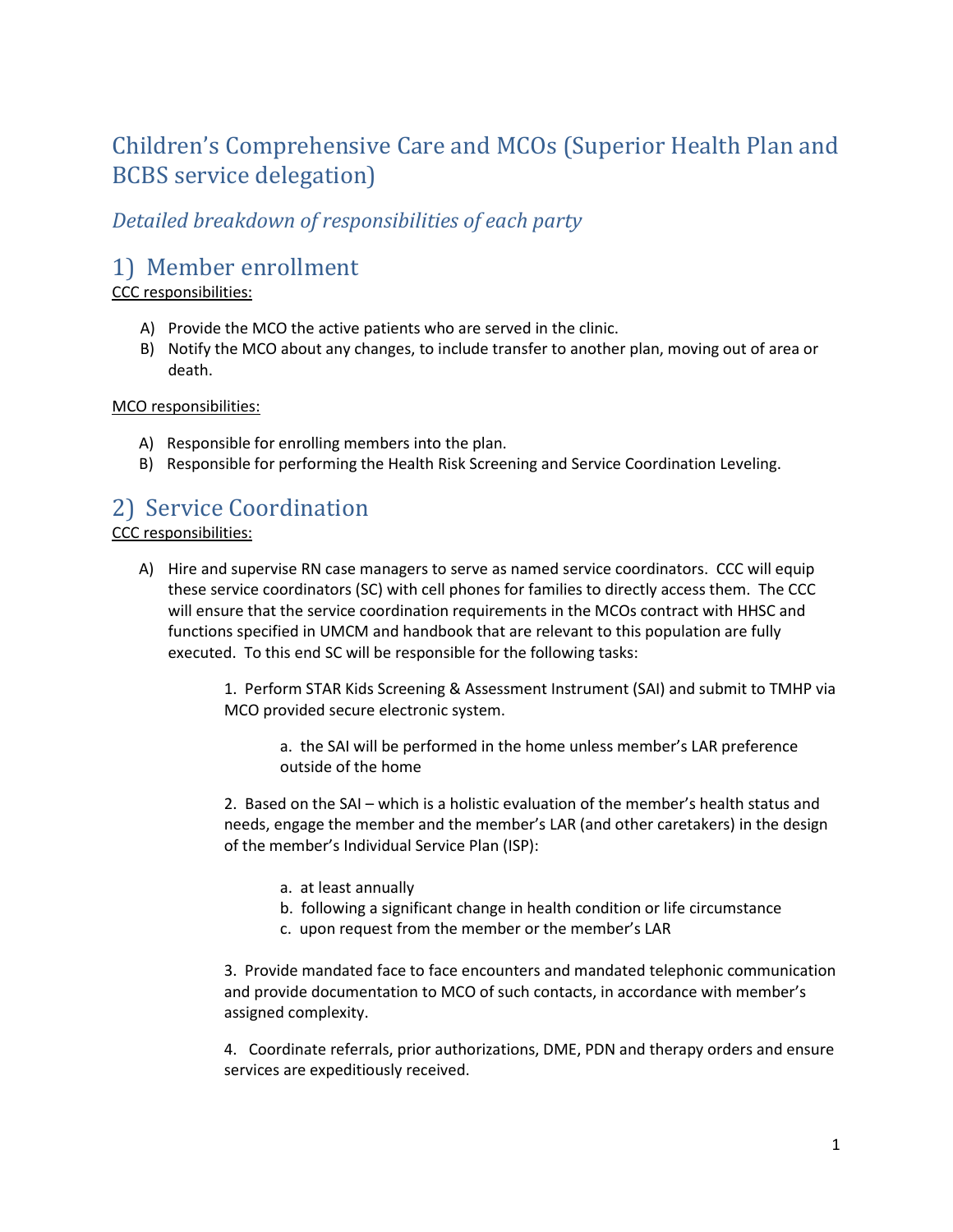5. Provide support and connection to social service and family support services as appropriate.

6. Participate in annual preventative visits and goal discussions at CCC along with other multi-disciplinary team members with consent from the individual, parent or authorized representative.

7. Attend fair hearing for denial of medical necessity (telephonic presence).

B) Provide access to named SC through direct cell phone. SC will provide coordination for referrals, supplies, home health services and therapies and will assist families accessing community-based services as appropriate. In addition, SC will provide support during hospitalization and post discharge to make sure care plan is smoothly implemented.

1. CCC health home will provide the MCO designated staff access to the electronic medical record (EMR) allowing the MCO ability to monitor and/or audit care coordination.

#### MCO responsibilities:

- A) Provision of secure devices (e.g. iPads) with appropriate software utilized for SAI data entry and submission.
- B) Oversight of SAI, ISP and telephonic/face to face contacts by monitoring their own software and the CCC EMR as needed.
- C) Submit SAI and ISP to TMHP.
- D) Final responsibility for the SAI including notifying the CCC SC for additional information required and notification of approval and/or denial.
- E) Ensure member receives appropriate service coordination.
- F) Ensure services are provided as necessary to meet member's needs.
- G) Ensure HHSC requirements for service coordination are met.
- H) Determine prior authorization for evaluations and services, simplifying prior authorization processes by mutual agreement with CCC.

## 3) Provider Training

#### CCC responsibilities:

- A) CCC SC will complete all state mandated training as well as training required by MCO.
- B) Provide proof of completion per MCO contract.
- C) Complete required continuing education hours per MCO contract.

#### MCO responsibilities:

- A) Provide all state mandated training specific to the completion of SAI, ISP and telephonic/face to face contacts to the CCC SC.
- B) Provide MCO specific training to CCC SC for the provision of services or coordination of services.

4) Complexity CCC responsibilities: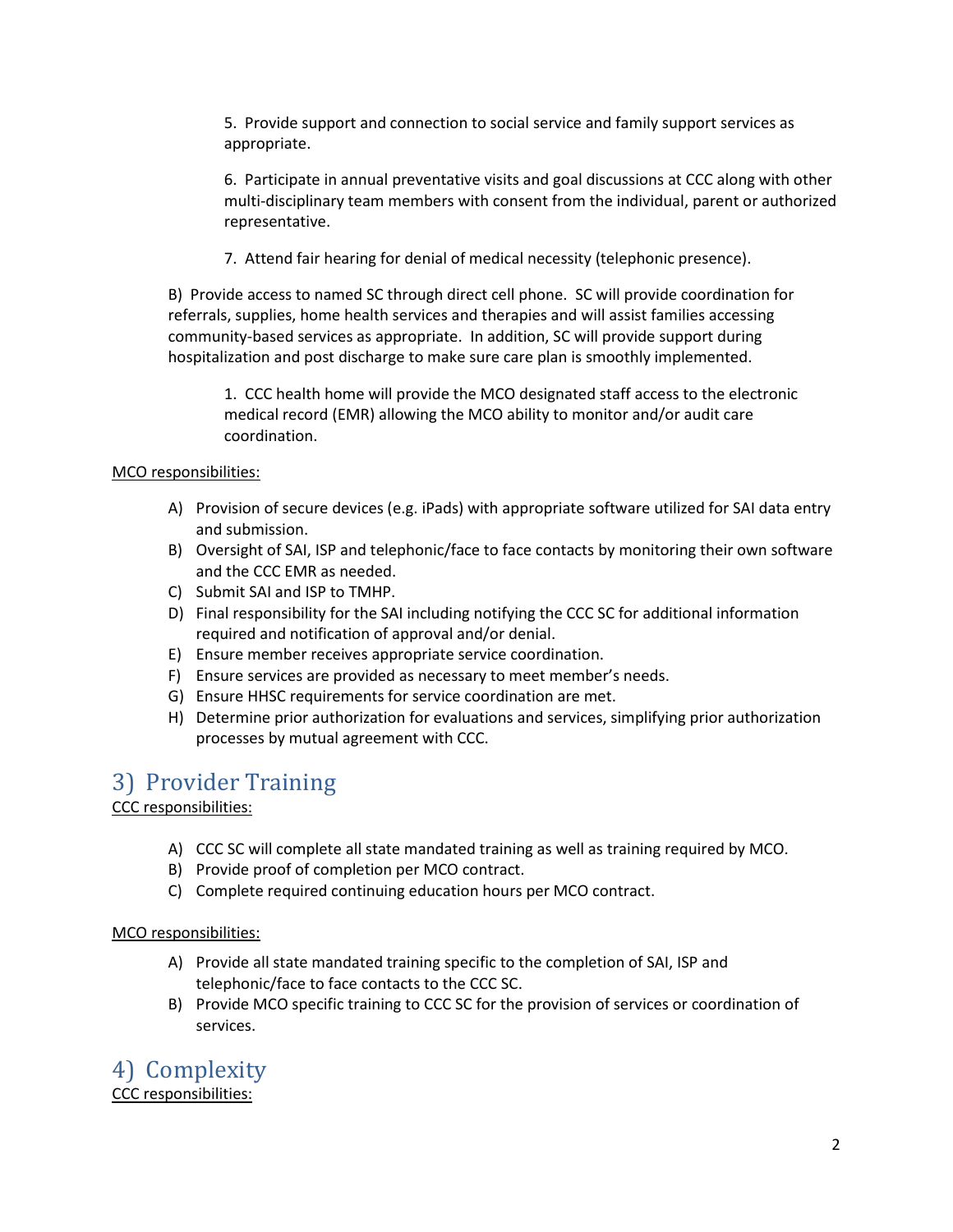CCC, using the most recent evidence-based references to 'weigh' the complexity of its members, will assess the members individually based upon: age, complexity/chronic disease states, technological assistance, functional supports, existence of waivers and payer to assign a clinical category score.

Service coordination of the member needs will include (or be assisted) by the following:

- A) CCC will streamline processes to allow for efficiencies in care coordination including:
	- a. integrating follow up visits with specialists
	- b. tele-rounding in hospitalized member/patients
	- c. the prior authorization process simplified by mutual agreement with MCO partner to minimize paperwork burden
- B) CCC will implement a dashboard that will track nurse case manager tasks to include:
	- a. SAI completion
	- b. ISP completion
	- c. timeliness of EPSDT
	- d. number of proactive phone calls
	- e. post hospitalization calls.

C) Measurement- the appropriateness of the Service Coordinator to Member ratio will be tracked by metrics. This rigorous analysis will allow the clinic leadership to adjust ratios in consultation with MCOs to achieve the most efficient ratio.

- a. completion of tasks (per dashboard)
- b. completion/monitoring of CoIIN measures (Q 6 months) including questions in the areas of:
	- 1. medical health home
	- 2. shared plan of care
	- 3. unmet need for child healthcare services
	- 4. child quality of life
	- 5. management of symptoms (in the areas of pain/discomfort, tolerance of feeding/elimination and sleep)
	- 6. family well being
	- 7. family patient engagement
	- 8. staff experience
	- 9. care coordination
	- 10. transition to adult system of care
- c. track SC turnover rate

The CCC will assess complexity using the following formula to determine CCC SC caseload. There will be flexibility based on specific situations -but the CCC anticipates keeping the ratio of patients to SC to a score of approximately 1:50. See below for the complexity scale: